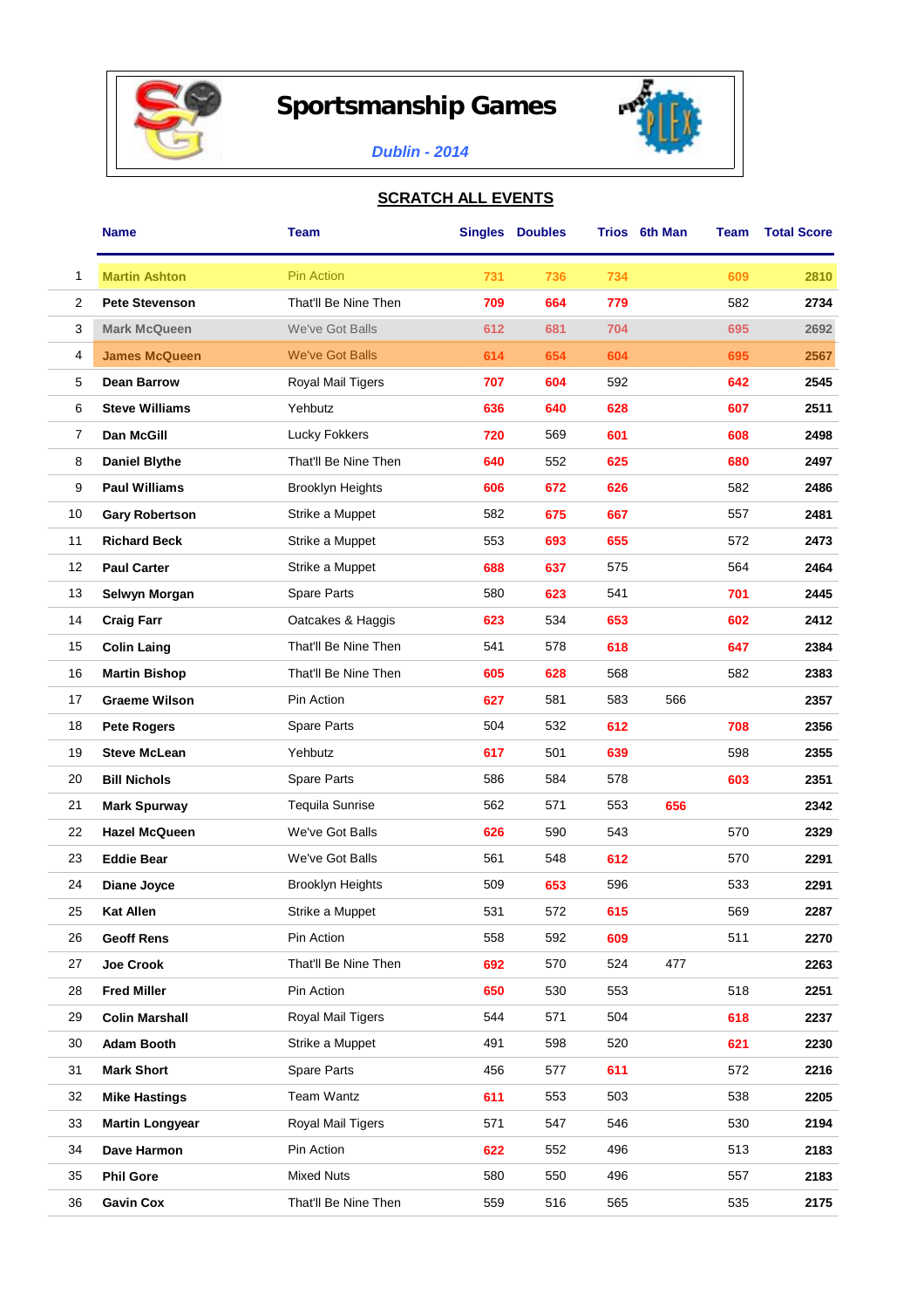|    | <b>Name</b>                 | Team                     |     | <b>Singles Doubles</b> |     | Trios 6th Man | Team | <b>Total Score</b> |
|----|-----------------------------|--------------------------|-----|------------------------|-----|---------------|------|--------------------|
| 37 | Dale Longyear               | Royal Mail Tigers        | 574 | 528                    | 564 |               | 508  | 2174               |
| 38 | <b>Andrew Hart</b>          | Friends                  | 507 | 534                    | 554 |               | 552  | 2147               |
| 39 | <b>Bob Wyatt</b>            | <b>Mixed Nuts</b>        | 606 | 500                    | 519 |               | 520  | 2145               |
| 40 | <b>Graeme Cairns</b>        | In the Mood              | 583 | 507                    | 547 |               | 507  | 2144               |
| 41 | <b>Lindsay Armstrong</b>    | Goldcar Six              | 529 | 576                    | 484 |               | 545  | 2134               |
| 42 | <b>Terry Bride</b>          | Oatcakes & Haggis        | 483 | 603                    | 513 |               | 534  | 2133               |
| 43 | <b>Paddy Gibbons</b>        | <b>Royal Mail Tigers</b> | 488 | 597                    | 486 |               | 552  | 2123               |
| 44 | <b>Tony Gale</b>            | <b>Tequila Sunrise</b>   | 509 | 558                    | 471 |               | 573  | 2111               |
| 45 | <b>Andy Fraser</b>          | We've Got Balls          | 576 | 522                    | 508 | 498           |      | 2104               |
| 46 | Dave Whitty                 | <b>Mixed Nuts</b>        | 520 | 526                    | 419 |               | 633  | 2098               |
| 47 | <b>Tom Short</b>            | Spare Parts              | 577 | 463                    | 522 |               | 530  | 2092               |
| 48 | Dave Goodwin                | Yehbutz                  | 534 | 526                    | 460 |               | 560  | 2080               |
| 49 | <b>Brian Davies</b>         | <b>Mixed Nuts</b>        | 553 | 561                    | 496 |               | 444  | 2054               |
| 50 | <b>Alan Smith</b>           | Yehbutz                  | 508 | 490                    | 530 |               | 524  | 2052               |
| 51 | <b>Hayley McQueen</b>       | We've Got Balls          | 519 | 587                    | 491 |               | 450  | 2047               |
| 52 | <b>Karen Parslow</b>        | Strike a Muppet          | 420 | 577                    | 467 | 571           |      | 2035               |
| 53 | Denise Jackson              | <b>Tequila Sunrise</b>   | 443 | 492                    | 530 |               | 555  | 2020               |
| 54 | Dan Short                   | Spare Parts              | 463 | 483                    | 556 | 513           |      | 2015               |
| 55 | <b>Simon Whitehouse</b>     | Lucky Fokkers            | 468 | 556                    | 461 |               | 511  | 1996               |
| 56 | <b>Graham Burnett</b>       | Royal Mail Tigers        | 516 | 467                    | 500 | 512           |      | 1995               |
| 57 | <b>Katie Haime</b>          | <b>Tequila Sunrise</b>   | 474 | 521                    | 506 |               | 492  | 1993               |
| 58 | <b>Vikki Hawkes</b>         | Oatcakes & Haggis        | 521 | 391                    | 498 |               | 568  | 1978               |
| 59 | Josh Hazell                 | Lucky Fokkers            | 429 | 493                    | 477 |               | 576  | 1975               |
| 60 | <b>Paul Webber</b>          | Yehbutz                  | 447 | 509                    | 486 |               | 530  | 1972               |
| 61 | Karen Chorlton              | Pin Action               | 538 | 464                    | 497 |               | 463  | 1962               |
| 62 | <b>Ste Jones</b>            | Friends                  | 462 | 474                    | 528 |               | 483  | 1947               |
| 63 | Jim Jacobs                  | Team Wantz               | 538 | 449                    | 451 | 493           |      | 1931               |
| 64 | <b>Joshua Mullins</b>       | Oatcakes & Haggis        | 475 | 460                    | 480 |               | 509  | 1924               |
| 65 | <b>Tommy Farr</b>           | Oatcakes & Haggis        | 523 | 450                    | 486 |               | 464  | 1923               |
| 66 | <b>Steve Wedgbury-Locke</b> | In the Mood              | 466 | 402                    | 470 |               | 560  | 1898               |
| 67 | James Halpin                | Lucky Fokkers            | 391 | 522                    | 469 |               | 512  | 1894               |
| 68 | <b>Brian Hallett</b>        | Goldcar Six              | 515 | 456                    | 460 |               | 460  | 1891               |
| 69 | Dave O'Brien                | Friends                  | 434 | 453                    | 571 |               | 426  | 1884               |
| 70 | <b>Fred Willsmer</b>        | Team Wantz               | 461 | 526                    | 451 |               | 409  | 1847               |
| 71 | <b>Sandra Williams</b>      | Yehbutz                  | 505 | 492                    | 394 | 444           |      | 1835               |
| 72 | <b>Ken O'Reilly</b>         | In the Mood              | 465 | 474                    | 460 | 431           |      | 1830               |
| 73 | <b>Colin Sowerbutts</b>     | <b>Brooklyn Heights</b>  | 505 | 411                    | 419 |               | 492  | 1827               |
| 74 | <b>Margaret Wyatt</b>       | <b>Mixed Nuts</b>        | 465 | 474                    | 432 | 448           |      | 1819               |
| 75 | <b>Alan Farrell</b>         | <b>Mixed Nuts</b>        | 395 | 506                    | 450 |               | 468  | 1819               |
| 76 | Kevin O'Connor              | In the Mood              | 393 | 469                    | 487 |               | 458  | 1807               |
| 77 | Joe O'Connor                | In the Mood              | 437 | 509                    | 405 |               | 433  | 1784               |
| 78 | <b>Allan Green</b>          | <b>Tequila Sunrise</b>   | 449 | 368                    | 509 |               | 450  | 1776               |